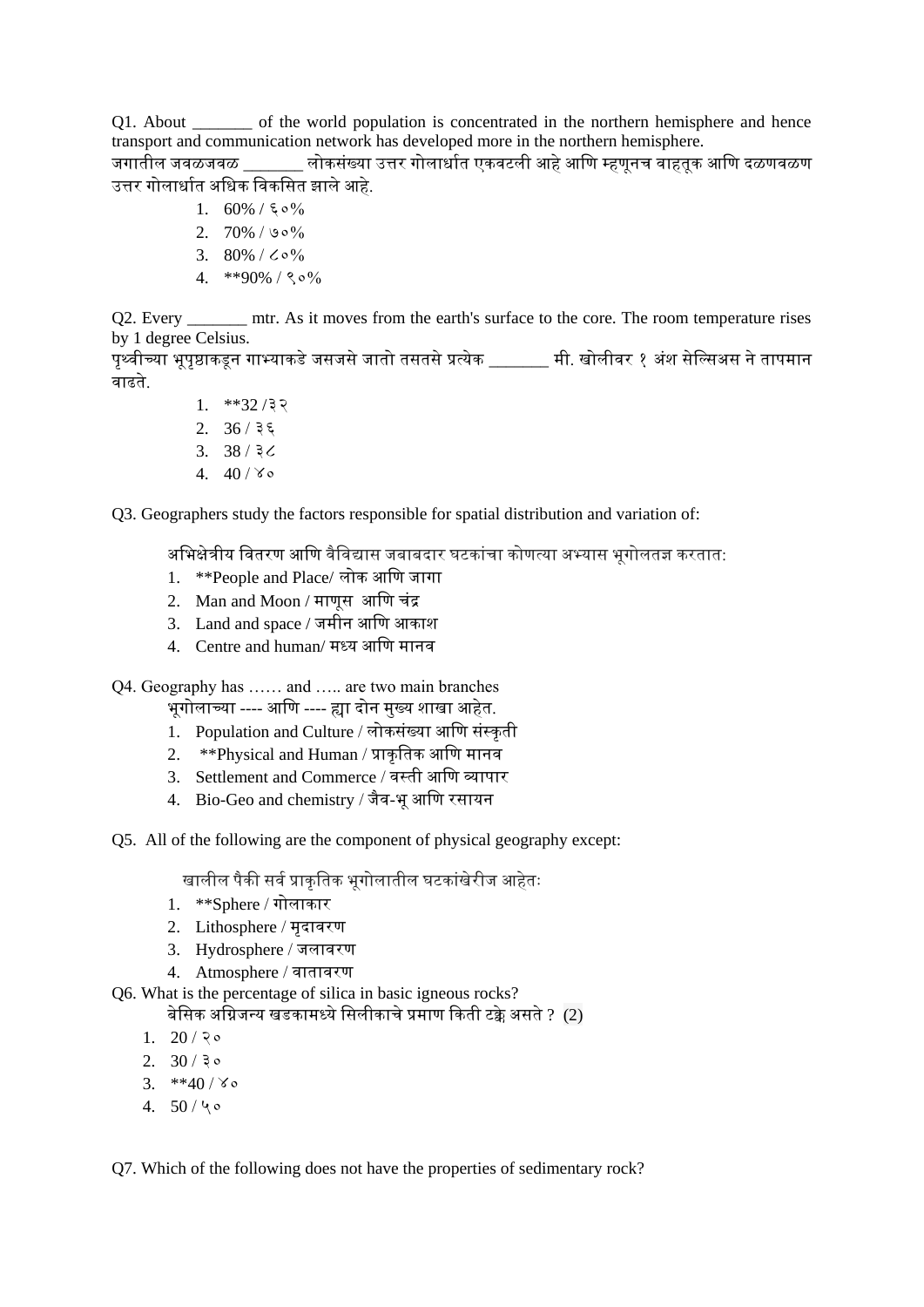खालीलपैकी कोणतेगाळयुक्त खडकाचेगुणधमानाहीत? (2)

- 1. Most sedimentary rocks are porous / बहुतेक गाळाचे खडक सच्छिद्र असतात
- 2. About 80% of the rocks on the surface of the Earth are sedimentary rocks. / पृथ्वीच्या पृष्ठभागावरील सुमारे 80% खडक हे गाळयुक्त खडक आहेत.
- 3. Sedimentary rocks contain fossil fuels such as coal, crude oil, etc. / गाळयुक्त खडकांमध्येकोळसा, कच्चे तेल इत्यादीसारख्या जीवाश्म इंधन असतात.
- 4.  $**$ Sedimentary rocks are crystalline / गाळयक्त खडक स्फटिकासारखे असतात

Q8. Which one of the following is not correct? खालीलपैकी एक कोणते बरोबर नाही? (2)

- 1. A mineral is an aggregate of two or more than two elements / खनिज म्हणजे दोन किंवा दोनपेक्षा जास्त घटकांचा समूह
- 2.A rock is an aggregate of two or more than two minerals / खडक म्हणजेदोन ककवा दोनपेक्षा

जास्त खनिजे एकत्रीत मिश्रण

3. \*\*Oxygen and silicon account for 95% of the Earth's crust / ऑक्सिजन आणि सिलिकॉनचा

पृथ्वीच्या कवचपैकी 95% भाग ऄसतो.

4. A rock may be the mass of single mineral / खडक म्हणजे संयुक्त खनिज द्रव्यापासून बनलेला असू शकतो.

Q9. Consider the statement.

- A) Most of the rivers in the world originate in mountainous / hilly regions.
- B) Rivers do not always flow downhill.
- C) If the slope of the region is steep, then the river does more upward mining.

D) Waterfalls form in the last stage of the river.

State the correct statements above

विधान / विधाने विचारात घ्या.

अ) जगातील बहुतेक सर्वच नद्या डोंगराळ/ पर्वतीय प्रदेशात उगम पावतात.

ब) नद्या नेहमीच उतरला अनुसरून वाहत नाहीत.

क) प्रदेशाचा उतार जर तीव्र असेल तर नदी ऊर्ध्वगामी खनन कार्य जास्त करते.

ड) धबधबेनदीच्या शेवटच्या टप्पप्पयात तयार होतात.

वरीलपैकी योग्य विधाने सांगा (3)

- 1. A and  $B / 3I$  आणि ब
- 2. B and  $C / a$  आणि क
- 3. C and D / क अणण ड
- **4.** \*\* A and C / ऄ अणण क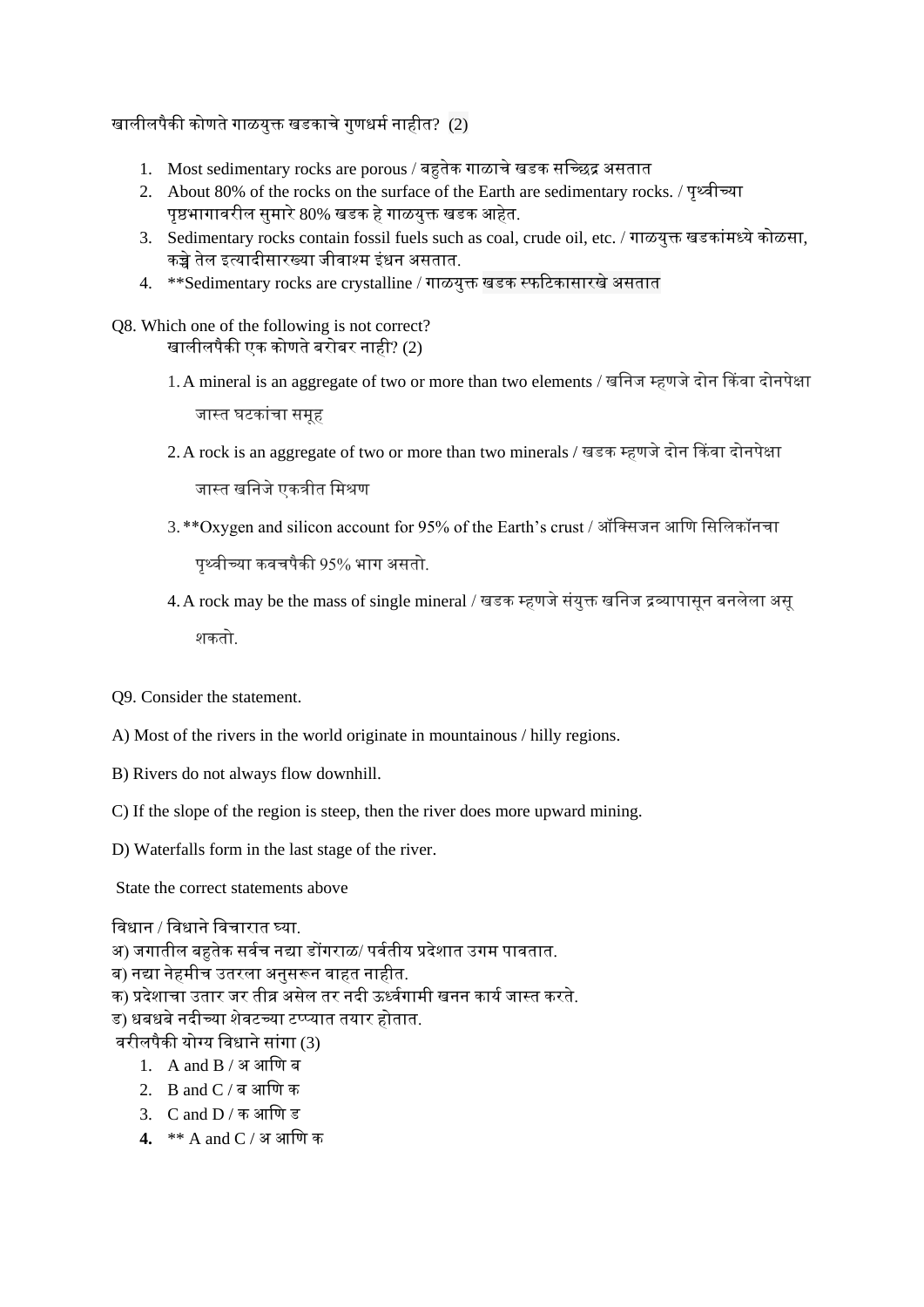Q10. In this \_\_\_\_\_\_\_\_\_\_\_\_\_\_\_\_\_\_stage river erosion increases horizontally.

या अवस्थेत नदी आडवे आडवे क्षरण जास्त करते. (3)

- 1. Childhood / बाल्या अवस्था
- 2. young / तरुण ऄवस्था
- 3. \*\*Old age / वृद्ध ऄवस्था
- 4. Stage of development / णवकासाची ऄवस्था

Q11. Potholes and Rapids are formed in the \_\_\_\_\_\_\_\_\_\_\_\_\_\_\_\_ state.

- रांजण खळगेअणण धावत्या हेभूरूपे\_\_\_\_\_\_\_\_\_\_\_\_\_\_\_\_ ऄवस्थेत तयार होतात. (3)
- **1.** \*\*Childhood / बासया ऄवस्था
- 2. Young / तरुण अवस्था
- $3.$  Old age / वृद्ध अवस्था
- 4. All / सवा

Q12. Which of the following processes rivers do their work?

खालीलपैकी कोणत्या प्रक्रियातून नद्या आपले कार्य करतात. (3)

- 1. Erosional process / क्षरण प्रकिया
- 2. Deposional process / संचयन प्रकिया
- 3. \*\*Both / दोन्ही
- 4. None / एकही नाही.

Q13. Consider the statements.

- A) In the process of erosion, rocks break into pieces.
- B) Deposional process Sludge is stored
- C) Beaches are formed due to erosion process

State inappropriate statements.

विधाने विचारात घ्या.

- अ) क्षरण प्रक्रियेत खडकांचे तुकडे होतात.
- ब) संचयन प्रक्रिया गाळाचे संचयन होते
- क) सागरी पुळण हे क्षरण प्रक्रियेमुळे तयार होतात

ऄयोग्य णवधान/ णवधानेसांगा. (3)

- $1. \; A$  and  $C / 3$  आणि क
- 2. B and C / ब अणण क
- $3.$  A and B / अ आणि ब
- 4. \*\*Only C / फक्त क

Q14. Mushroom Rock is a form of ………. feature of the wind

भूछत्र खडक हे वार्याच्या............. प्रकाराचे वैशिष्ट आहे (4)

- A. \*\*Erosional / खनन
- B. Depositional / संचयन
- C. Transportation / वहन
- D. Throw / फेक
- Q15. Yardang is a form of ………. feature of the wind यारदांग हे वारयाच्या............. प्रकाराचे वैशिष्ट आहे (4)